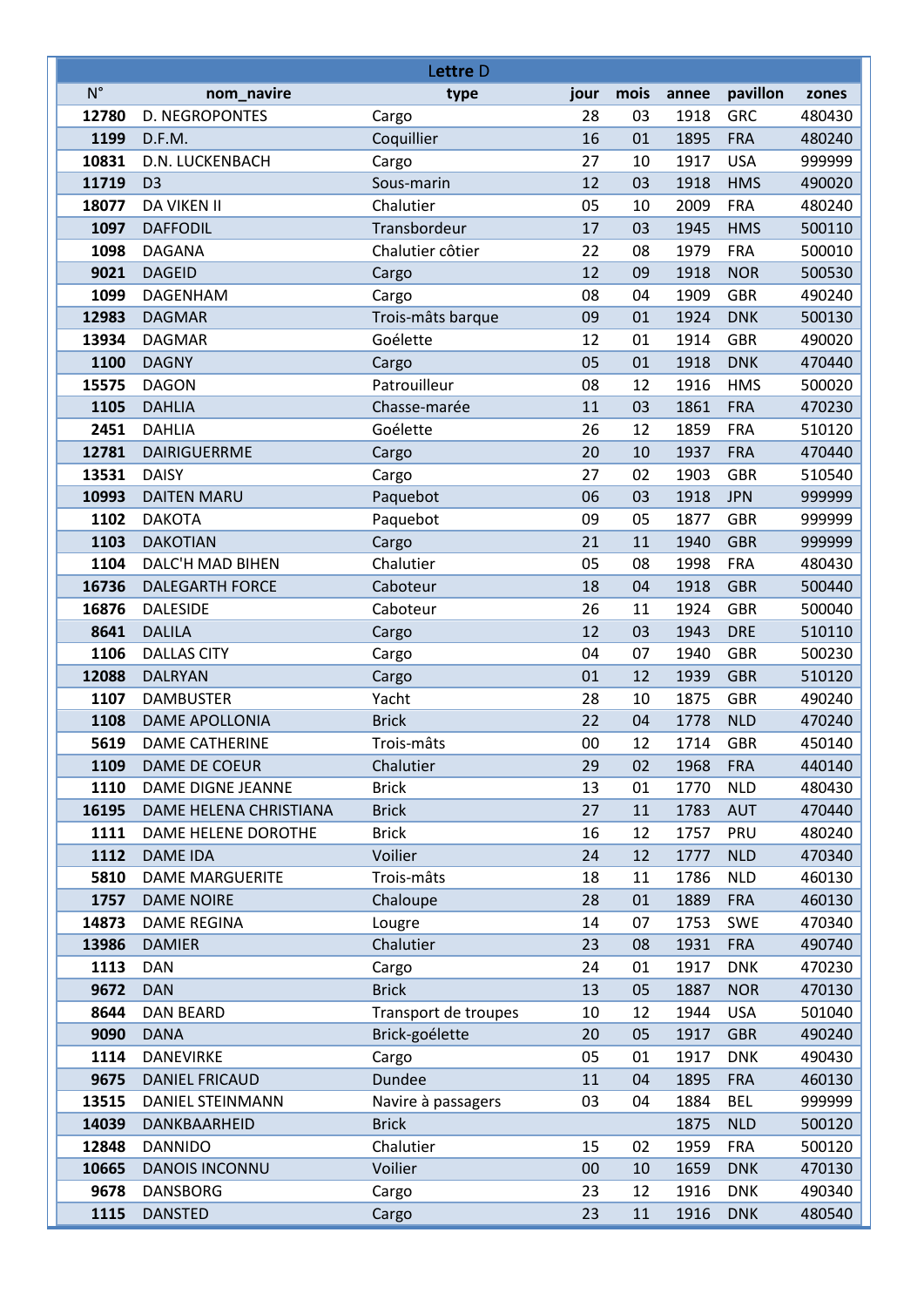| 1116  | <b>DANTON</b>         | Malamok           | 17 | 03 | 1950 | <b>FRA</b> | 470440 |
|-------|-----------------------|-------------------|----|----|------|------------|--------|
| 16224 | <b>DANTON</b>         | Dundee            | 14 | 02 | 1919 | <b>FRA</b> | 470340 |
| 16735 | <b>DANTZIC</b>        | Goélette          | 17 | 04 | 1918 | <b>GBR</b> | 510540 |
| 13071 | <b>DANUBE</b>         | Trois-mâts barque | 05 | 05 | 1895 | <b>FRA</b> | 450330 |
| 17322 | <b>DANUBE</b>         | <b>Brick</b>      | 14 | 01 | 1841 | <b>GBR</b> | 450140 |
| 12240 | <b>DANUBE III</b>     | Remorqueur        | 13 | 10 | 1940 | <b>HMS</b> | 510010 |
| 1117  | <b>DANY GERARD</b>    | Chalutier         | 05 | 04 | 1973 | <b>FRA</b> | 470440 |
| 1118  | <b>DANZIG</b>         | Cargo             | 03 | 04 | 1867 | <b>GBR</b> | 460240 |
| 13699 | <b>DAPHNE</b>         | Cargo             | 25 | 08 | 1928 | <b>FRA</b> | 500010 |
| 9150  | <b>DAPHNE</b>         | Cargo             | 11 | 11 | 1916 | <b>NOR</b> | 490340 |
| 1119  | <b>DAPHNE</b>         | <b>Brick</b>      | 22 | 11 | 1852 | <b>GBR</b> | 460240 |
| 17470 | <b>DAPHNE</b>         | <b>Brick</b>      | 22 | 11 | 1852 | <b>GBR</b> | 460130 |
| 8991  | <b>DARBY</b>          | Trois-mâts barque | 12 | 02 | 1906 | <b>NOR</b> | 500140 |
| 11046 | <b>DARK GLADIATOR</b> | Patrouilleur      | 00 | 12 | 1975 | <b>HMS</b> | 500230 |
| 1121  |                       | Chalutier         | 20 |    | 1996 | <b>FRA</b> |        |
|       | D'ARTAGNAN            |                   |    | 02 |      |            | 510110 |
| 16448 | D'ARTAGNAN            | <b>Brick</b>      | 21 | 09 | 1859 | <b>FRA</b> | 510330 |
| 13581 | <b>DARTMORE</b>       | Cargo             | 15 | 02 | 1917 | <b>GBR</b> | 500120 |
| 11971 | <b>DARU</b>           | Paquebot          | 15 | 09 | 1941 | <b>GBR</b> | 510540 |
| 9180  | <b>DATETREE</b>       | Cargo             | 26 | 06 | 1914 | <b>GBR</b> | 500530 |
| 12837 | <b>DATURA</b>         | Chalutier         | 01 | 02 | 1897 | <b>GBR</b> | 510540 |
| 9069  | <b>DAUNTLESS</b>      | Cargo             | 04 | 02 | 1917 | <b>GBR</b> | 450140 |
| 11413 | <b>DAUNTLESS</b>      | <b>Dundee</b>     | 02 | 12 | 1897 | <b>JER</b> | 490140 |
| 17539 | <b>DAUPHIN</b>        | Sloop             | 14 | 10 | 1859 | <b>FRA</b> | 460130 |
| 9666  | <b>DAUPHIN</b>        | Chasse-marée      | 05 | 06 | 1854 | <b>FRA</b> | 470230 |
| 17164 | <b>DAUPHIN</b>        | <b>Brick</b>      | 19 | 11 | 1826 | <b>FRA</b> | 490010 |
| 11416 | <b>DAUPHIN</b>        | <b>Brick</b>      | 29 | 06 | 1765 | <b>FRA</b> | 490140 |
| 5322  | <b>DAUPHIN</b>        | <b>Brigantin</b>  | 09 | 10 | 1760 | <b>DNK</b> | 480430 |
| 15232 | <b>DAUPHIN</b>        | <b>Brigantin</b>  | 17 | 11 | 1689 | <b>FRA</b> | 490440 |
| 16976 | <b>DAUPHINE</b>       | Sloop             | 10 | 03 | 1786 | <b>FRA</b> | 500120 |
| 1123  | <b>DAUPHINE</b>       | Frégate           | 11 | 12 | 1704 | <b>ROI</b> | 480240 |
| 14080 | <b>DAUPHINELLE</b>    | Lougre            | 06 | 02 | 1887 | <b>FRA</b> | 480430 |
| 15430 | <b>DAVID</b>          | Caseyeur          | 07 | 08 | 1996 | <b>FRA</b> | 470330 |
| 1124  | <b>DAVID</b>          | Flûte             | 19 | 02 | 1767 | <b>ROI</b> | 460240 |
| 1125  | DAVID CALDWELL        | Cargo             | 04 | 09 | 1946 | <b>USA</b> | 450140 |
| 8449  | DAVID O. SAYLOR       | Cargo             | 09 | 06 | 1944 | <b>USA</b> | 490130 |
| 8637  | DAVID STARR JORDAN    | Cargo             | 25 | 07 | 1944 | <b>USA</b> | 490130 |
| 11047 | <b>DAWDON</b>         | Cargo             | 03 | 10 | 1914 | <b>GBR</b> | 510210 |
| 16620 | <b>DAY SPRING</b>     | Sloop             | 04 | 01 | 1918 | <b>GBR</b> | 500330 |
| 12191 | DAYLESFORD            | Cargo             | 01 | 04 | 1911 | <b>GBR</b> | 500130 |
| 1126  | <b>DE ANTIGUA</b>     | Chalutier         | 02 | 05 | 1975 | <b>ESP</b> | 450230 |
| 11048 | DE FONTAINE           | Cargo             | 16 | 11 | 1918 | <b>GBR</b> | 500120 |
| 2210  | <b>DE JULIA</b>       | Chalutier         | 29 | 01 | 1918 | <b>BEL</b> | 490040 |
| 12828 | DE LA POLE            | Chalutier         | 04 | 02 | 1916 | <b>HMS</b> | 510110 |
| 17038 | DE LYNBAEN            | Galiote           | 31 | 12 | 1763 | <b>NLD</b> | 480430 |
| 14969 | DE TWEE MARCELS       | Cotre             | 29 | 01 | 1918 | <b>BEL</b> | 490030 |
| 1127  | DE WANDELAAR          | Yacht             | 00 | 00 | 1973 | <b>BEL</b> | 510210 |
| 1128  | <b>DEBUT</b>          | <b>Bisquine</b>   | 01 | 01 | 1875 | <b>FRA</b> | 480430 |
| 1129  | <b>DEBUTANTE</b>      | Goélette          | 24 | 02 | 1865 | <b>FRA</b> | 460240 |
| 1130  | <b>DECIUS</b>         | Chasse-marée      | 00 | 00 | 1803 | <b>FRA</b> | 0      |
| 12426 | <b>DECO</b>           | Céréalier         | 12 | 07 | 1985 | <b>CYP</b> | 460130 |
| 1132  | <b>DECOLLE</b>        | Sloop             | 04 | 11 | 1868 | <b>FRA</b> | 480140 |
| 18025 | <b>DECOTROY</b>       | Sloop             | 14 | 09 | 1913 | <b>FRA</b> | 480440 |
| 11049 | <b>DEENESS</b>        | Caboteur          | 16 | 02 | 1951 | <b>GBR</b> | 490140 |
|       |                       |                   |    |    |      |            |        |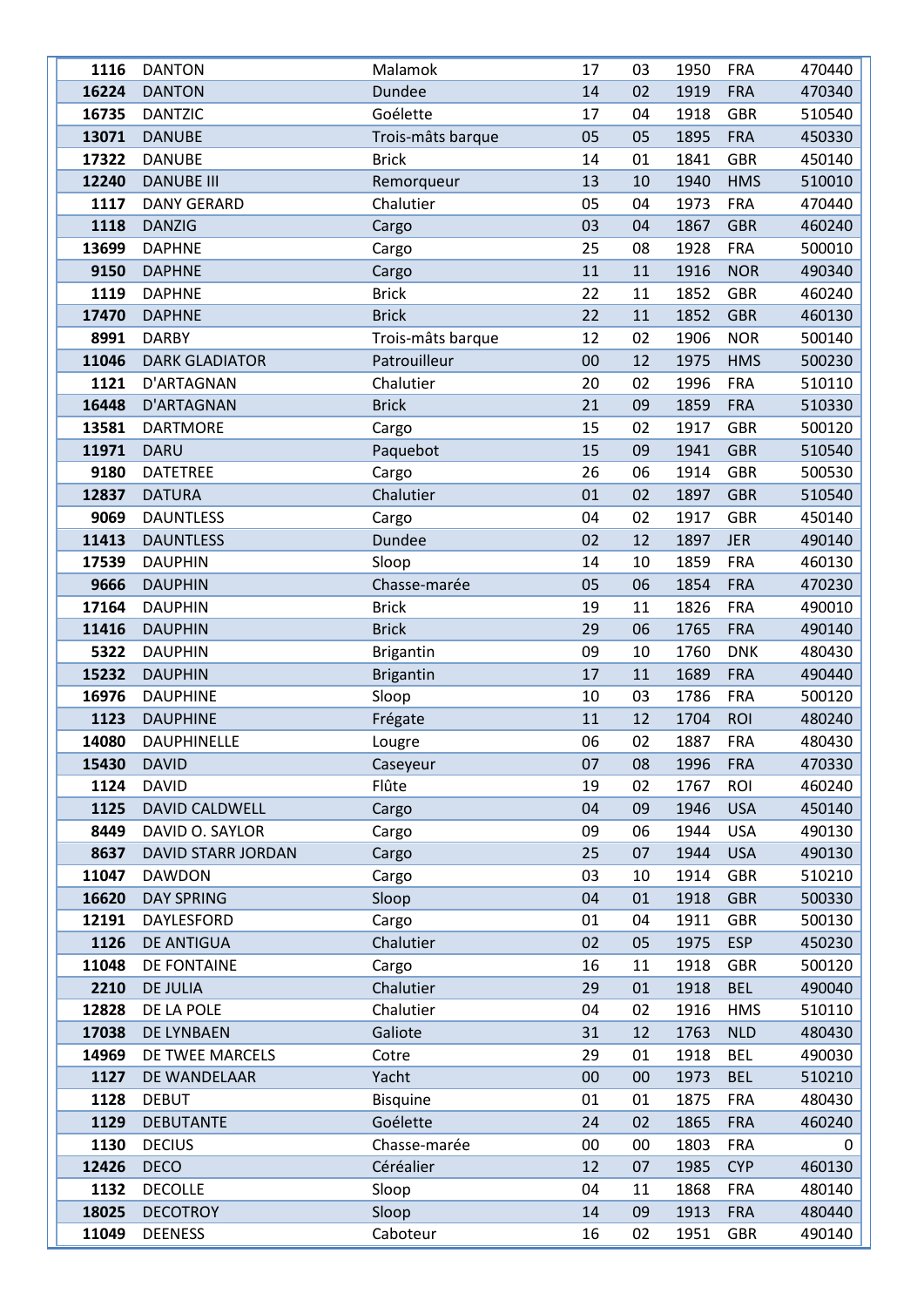| 5418           | <b>DEESSE</b>                                    | Chaloupe             | 12       | 12       | 1906         | <b>FRA</b>               | 450030           |
|----------------|--------------------------------------------------|----------------------|----------|----------|--------------|--------------------------|------------------|
| 15086          | DEESSE DES EAUX                                  | Dundee               | 09       | 12       | 1910         | <b>FRA</b>               | 460230           |
| 5923           | <b>DEESSE DES FLOTS</b>                          | Chalutier            | 14       | 09       | 2006         | <b>FRA</b>               | 490140           |
| 1135           | <b>DEFI</b>                                      | Canot                | 23       | 02       | 1913         | <b>FRA</b>               | 470330           |
| 5419           | <b>DEGOUSI</b>                                   | Chalutier            | 25       | 06       | 2001         | <b>FRA</b>               | 460240           |
| 11420          | DEGRANDBOURG                                     | Trois-mâts           | 02       | 11       | 1791         | <b>FRA</b>               | 490140           |
| 5420           | <b>DEHORTER</b>                                  | Contre-torpilleur    | 20       | 11       | 1933         | <b>FRA</b>               | 470230           |
| 5421           | <b>DELIE</b>                                     | Lougre               | 21       | 10       | 1836         | <b>FRA</b>               | 999999           |
| 1137           | <b>DELIGH</b>                                    | Caraque              | 00       | 08       | 1590         | <b>GBR</b>               | 490130           |
| 8636           | <b>DELIGHT</b>                                   | Destroyer            | 29       | 07       | 1940         | <b>HMS</b>               | 500130           |
| 9671           | <b>DELIVRANCE</b>                                | Brick-goélette       | 25       | 05       | 1882         | <b>FRA</b>               | 0                |
| 1139           | <b>DELONG PIER</b>                               | Ponton               | 23       | 09       | 1957         | <b>USA</b>               | 470230           |
| 9657           | <b>DELPHIN</b>                                   | Voilier              | 00       | 05       | 1754         | <b>IRL</b>               | 470230           |
| 17538          | <b>DELPHINE</b>                                  | Brick-goélette       | 23       | 02       | 1860         | <b>FRA</b>               | 999999           |
| 14328          | <b>DELPHINE</b>                                  | Brick-goélette       | 23       | 02       | 1860         | <b>FRA</b>               | 999999           |
| 16215          | <b>DELPHINE DESIRE</b>                           | Brick-goélette       | 08       | 12       | 1886         | <b>FRA</b>               | 510110           |
| 1140           | <b>DELTA</b>                                     | Chaloupe             | 00       | 00       | 1877         | <b>FRA</b>               | 460240           |
| 14971          | <b>DELTAB</b>                                    | Chalutier            | 02       | 06       | 1915         | <b>BEL</b>               | 490640           |
| 18035          | <b>DEMETRIOS</b>                                 | Cargo                | 18       | 12       | 1992         | PAN                      | 500330           |
| 11740          | <b>DEMETRIOS INGLESSIS</b>                       | Cargo                | 02       | 12       | 1916         | <b>GRC</b>               | 480530           |
| 1141           | <b>DEMOCRAT</b>                                  | Ketch                | 20       | 03       | 1954         | <b>JER</b>               | 490130           |
| 12610          | DEMOISELLE AGATHA JACOBA                         | Flûte                | 13       | 12       | 1741         | <b>NLD</b>               | 480430           |
| 1142           | <b>DEMOISELLE ANNE</b>                           | Voilier              | 11       | 02       | 1766         | <b>NLD</b>               | 480240           |
| 1143           | <b>DEMOISELLE CATHERINE</b>                      | Trois-mâts           | 16       | 01       | 1774         | <b>DTZ</b>               | 470230           |
|                | <b>BLANDINE</b>                                  |                      |          |          |              |                          |                  |
| 5722           | <b>DEMOISELLE DYNES</b>                          | Galiote              | 00       | 10       | 1698         | <b>NLD</b>               | 450140           |
| 10400          | DEMOISELLE FREDERIQUE                            | Trois-mâts           | 22       | 09       | 1783         | DEU                      | 470440           |
| 5621           | <b>DEMOISELLE GERTRUDE</b>                       | Trois-mâts           | 00       | 00       | 0000         | <b>XXX</b>               | 0                |
|                | <b>MARIE</b>                                     |                      |          |          |              |                          |                  |
| 5742           | <b>DEMOISELLE MARIE</b>                          | Trois-mâts           | 27       | 06       | 1738         | <b>NLD</b>               | 450140           |
| 1144           | <b>DEMOISELLE MARIE</b>                          | Voilier              | 05       | 10       | 1726         | <b>NLD</b>               | 470440           |
| 1145           | <b>DENBIGH HALL</b>                              | Paquebot             | 15       | 05       | 1918         | <b>GBR</b>               | 999999           |
| 16831          | <b>DENBIGHSHIRE</b>                              | Trois-mâts goélette  | 19       | 01       | 1889         | <b>GBR</b>               | 510110           |
| 16906          | <b>DENEBOLA</b>                                  | Cargo                | 17       | 08       | 1918         | <b>GBR</b>               | 500530           |
| 1146           | <b>DENIS AFFRE</b>                               | Trois-mâts           | 02       | 12       | 1863         | <b>FRA</b>               | 480240           |
| 1148           | <b>DENISE</b>                                    | Voilier              | 12       | 01       | 1999         | <b>NOR</b>               | 490140           |
| 17958          | <b>DENISE</b>                                    | Sloop                | 01       | 02       | 1881         | <b>FRA</b>               | 430130           |
| 9677           | <b>DENISE ET GABRIEL</b>                         | Pinasse              | 13       | 10       | 1938         | <b>FRA</b>               | 470230           |
| 1149           | <b>DEO GRATIAS</b>                               | Chalutier            | 20       | 05       | 1969         | <b>BEL</b>               | 510210           |
| 17505          | <b>DEODATA</b>                                   | <b>Brick</b>         |          | 01       | 1866         | <b>NOR</b>               | 480530           |
| 8324           | <b>DEOM DEI</b>                                  | Chalutier côtier     | 23       | 09       | 2004         | <b>FRA</b>               | 470440           |
| 18000<br>16372 | <b>DEPART</b><br><b>DEPENDENCE</b>               | Goélette<br>Goélette | 23<br>14 | 01<br>09 | 1907<br>1917 | <b>FRA</b><br><b>GBR</b> | 450140<br>490540 |
| 9654           | <b>DEPIT DES ENVIEUX</b>                         | Gabareau             | 02       | 10       | 1908         | <b>FRA</b>               |                  |
|                |                                                  | Charbonnier          | 25       |          |              |                          | 470230           |
| 12492<br>12701 | DEPUTE ALBERT TAILLANDIER<br>DEPUTE EMILE DRIANT |                      | 30       | 04<br>08 | 1922<br>1923 | <b>FRA</b><br><b>FRA</b> | 490330<br>500120 |
| 13149          | DEPUTE GASTON DUMESNIL                           | Cargo<br>Cargo       | 07       | 11       | 1921         | <b>FRA</b>               | 500440           |
|                |                                                  |                      |          |          | 1917         | <b>FRA</b>               |                  |
| 1150<br>8638   | DEPUTE PIERRE GOUJON<br><b>DERINDJE</b>          | Cargo                | 12<br>26 | 11<br>08 | 1944         | <b>DRE</b>               | 470430<br>440040 |
| 11050          | <b>DERNA</b>                                     | Cargo<br>Cargo       | 10       | 12       | 1912         | <b>ITA</b>               | 500230           |
| 1133           | <b>DERNES</b>                                    | Caboteur             | 11       | 02       | 1917         | <b>NOR</b>               | 490140           |
| 1152           | DERRYCUNIHY                                      | Transport de troupes | 24       | 06       | 1944         | <b>GBR</b>               | 490030           |
| 8800           | <b>DERWENT</b>                                   | Destroyer            | 02       | 05       | 1917         | <b>HMS</b>               | 490040           |
|                |                                                  |                      |          |          |              |                          |                  |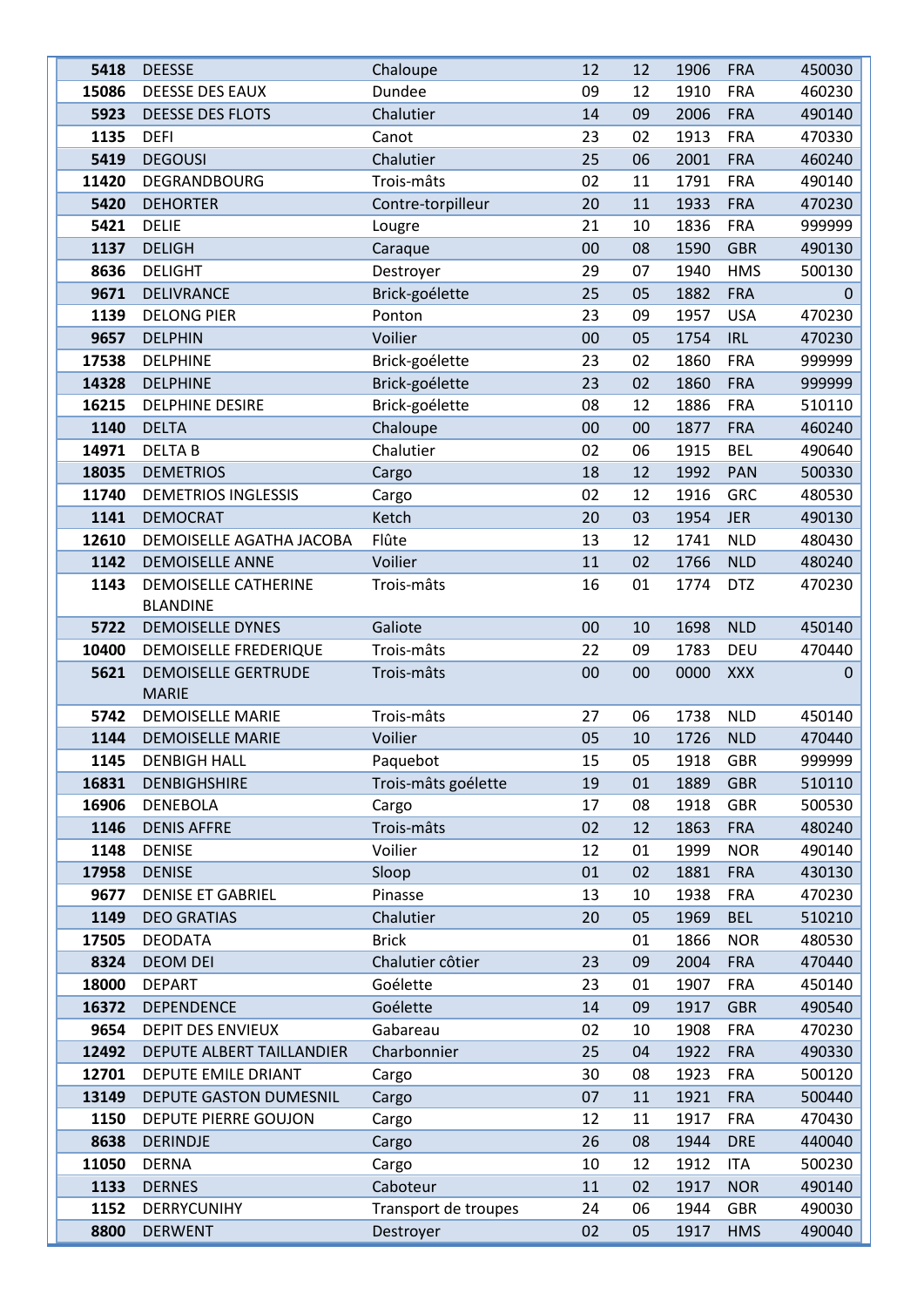| 1153  | <b>DESHOUILLERES</b>    | Chaloupe            | 26 | 03 | 1806 | <b>FRA</b> | 460130 |
|-------|-------------------------|---------------------|----|----|------|------------|--------|
| 1154  | <b>DESIR DE LA PAIX</b> | Lougre              | 02 | 07 | 1841 | <b>FRA</b> | 999999 |
| 1155  | <b>DESIR DE LOUISE</b>  | Sloop               | 07 | 04 | 1887 | <b>FRA</b> | 0      |
| 16254 | <b>DESIRE</b>           | Sloop               | 29 | 05 | 1890 | <b>FRA</b> | 470340 |
| 1156  | <b>DESIRE</b>           | <b>Brick</b>        | 15 | 02 | 1833 | <b>FRA</b> | 460240 |
| 13822 | <b>DESIRE</b>           | Chasse-marée        | 12 | 01 | 1829 | <b>FRA</b> | 480340 |
| 5733  | <b>DESIRE</b>           | Chasse-marée        | 26 | 10 | 1826 | <b>FRA</b> | 500110 |
| 16843 | <b>DESIRE EMMA</b>      | Sloop               | 22 | 11 | 1898 | <b>FRA</b> | 490010 |
| 1157  | <b>DESIRE LAURE</b>     | Sloop               | 00 | 00 | 1928 | <b>FRA</b> | 480240 |
| 9673  | <b>DESIRE LAURE</b>     | Sloop               | 15 | 02 | 1890 | <b>FRA</b> | 470230 |
| 13523 | <b>DESIREE</b>          | Chalutier           | 16 | 01 | 1941 | <b>HMS</b> | 510120 |
| 14743 | <b>DESIREE</b>          | Goélette            | 14 | 03 | 1857 | <b>FRA</b> | 500440 |
| 1158  | <b>DESIREE</b>          | Gabarre             | 27 | 12 | 1838 | <b>FRA</b> | 460130 |
| 16126 | <b>DESIREE</b>          | Trois-mâts          | 15 | 01 | 1834 | <b>FRA</b> | 470440 |
| 17497 | <b>DESPINA</b>          | Trois-mâts barque   | 03 | 09 | 1853 | <b>GRC</b> | 510110 |
| 11414 | <b>DESTIN</b>           | Sloop               | 04 | 10 | 1901 | <b>FRA</b> | 490140 |
| 15702 | <b>DESTIN</b>           | <b>Brick</b>        | 05 | 09 | 1861 | <b>FRA</b> | 480440 |
| 17579 | <b>DESTINEE</b>         | Chasse-marée        | 07 | 03 | 1864 | <b>FRA</b> | 480430 |
| 1160  | <b>DETERMINEE</b>       | Corvette            | 26 | 03 | 1803 | <b>HMS</b> | 490230 |
| 9071  | <b>DETLEF WAGNER</b>    | Trois-mâts goélette | 28 | 05 | 1917 | <b>GBR</b> | 480530 |
| 8640  | <b>DEUCALION</b>        | Cargo               | 04 | 07 | 1940 | <b>NLD</b> | 500230 |
| 15817 | <b>DEUSTO</b>           | Caboteur            | 13 | 10 | 1875 | <b>ESP</b> | 430130 |
| 11655 | DEUTSCHLAND             | Paquebot            | 06 | 12 | 1875 | <b>DEU</b> | 510120 |
| 1162  | <b>DEUX AMIS</b>        | Chasse-marée        | 18 | 09 | 1875 | <b>FRA</b> | 0      |
| 1163  | <b>DEUX AMIS</b>        | Lougre              | 12 | 12 | 1874 | <b>FRA</b> | 470340 |
| 17643 | <b>DEUX AMIS</b>        | Lougre              | 11 | 01 | 1871 | <b>FRA</b> | 440130 |
| 1161  | <b>DEUX AMIS</b>        | <b>Bisquine</b>     | 19 | 12 | 1862 | <b>FRA</b> | 480240 |
| 15655 | <b>DEUX AMIS</b>        | Goélette            | 09 | 01 | 1840 | <b>FRA</b> | 430130 |
| 5422  | <b>DEUX AMIS</b>        | <b>Brick</b>        | 02 | 10 | 1835 | <b>FRA</b> | 460140 |
| 9665  | <b>DEUX AMIS</b>        | Gabarre             | 28 | 09 | 1825 | <b>FRA</b> | 470230 |
| 9661  | <b>DEUX AMIS</b>        | Dogre               | 18 | 01 | 1811 | <b>FRA</b> | 470230 |
| 1164  | <b>DEUX AMIS</b>        | Chasse-marée        | 00 | 00 | 1807 | <b>FRA</b> | 0      |
| 10914 | <b>DEUX AMIS</b>        | Goélette            | 23 | 05 | 1799 | <b>HMS</b> | 500140 |
| 1165  | <b>DEUX AMIS</b>        | Voilier             | 00 | 10 | 1782 | <b>BEL</b> | 470240 |
| 17656 | <b>DEUX ANNETTES</b>    | Chaloupe            | 24 | 05 | 1873 | <b>FRA</b> | 470440 |
| 1166  | <b>DEUX BEAUFS</b>      | Chalutier côtier    | 17 | 06 | 1991 | <b>FRA</b> | 490020 |
| 13805 | <b>DEUX COUSINES</b>    | <b>Brick</b>        | 04 | 02 | 1889 | <b>FRA</b> | 430130 |
| 15941 | <b>DEUX COUSINES</b>    | Sloop               | 06 | 12 | 1839 | <b>FRA</b> | 460130 |
| 1168  | <b>DEUX COUSINS</b>     | Lougre              | 10 | 02 | 1855 | <b>FRA</b> | 460240 |
| 15163 | <b>DEUX COUSINS</b>     | Chasse-marée        | 14 | 11 | 1833 | <b>FRA</b> | 470440 |
| 15164 | <b>DEUX COUSINS</b>     | <b>Brick</b>        | 06 | 05 | 1792 | <b>FRA</b> | 490140 |
| 8629  | <b>DEUX COUSINS</b>     | <b>Brick</b>        | 28 | 01 | 1764 | <b>FRA</b> | 480430 |
| 1169  | DEUX DEMOISELLES JEANNE | Flûte               | 02 | 01 | 1720 | <b>NLD</b> | 470340 |
| 15732 | <b>DEUX EDOUARD</b>     | Goélette            | 16 | 12 | 1825 | <b>FRA</b> | 470340 |
| 1171  | <b>DEUX ERNESTINE</b>   | Lougre              | 10 | 11 | 1861 | <b>FRA</b> | 470240 |
| 15379 | <b>DEUX EUGENIE</b>     | <b>Brick</b>        | 17 | 02 | 1831 | <b>FRA</b> | 470230 |
| 9659  | <b>DEUX FELICITE</b>    | <b>Brigantin</b>    | 00 | 00 | 1790 | <b>FRA</b> | 470230 |
| 17780 | <b>DEUX FRANCIS</b>     | Sloop               | 02 | 02 | 1883 | <b>FRA</b> | 480140 |
| 13303 | <b>DEUX FRERES</b>      | Trois-mâts goélette | 14 | 10 | 1935 | <b>FRA</b> | 490630 |
| 16918 | <b>DEUX FRERES</b>      | Canot               | 04 | 09 | 1930 | <b>FRA</b> | 470130 |
| 13665 | <b>DEUX FRERES</b>      | Dundee              | 27 | 10 | 1926 | <b>FRA</b> | 470230 |
| 16219 | <b>DEUX FRERES</b>      | Chaloupe            | 14 | 11 | 1901 | <b>FRA</b> | 470330 |
| 15110 | <b>DEUX FRERES</b>      | Chaloupe            | 25 | 08 | 1901 | <b>FRA</b> | 470330 |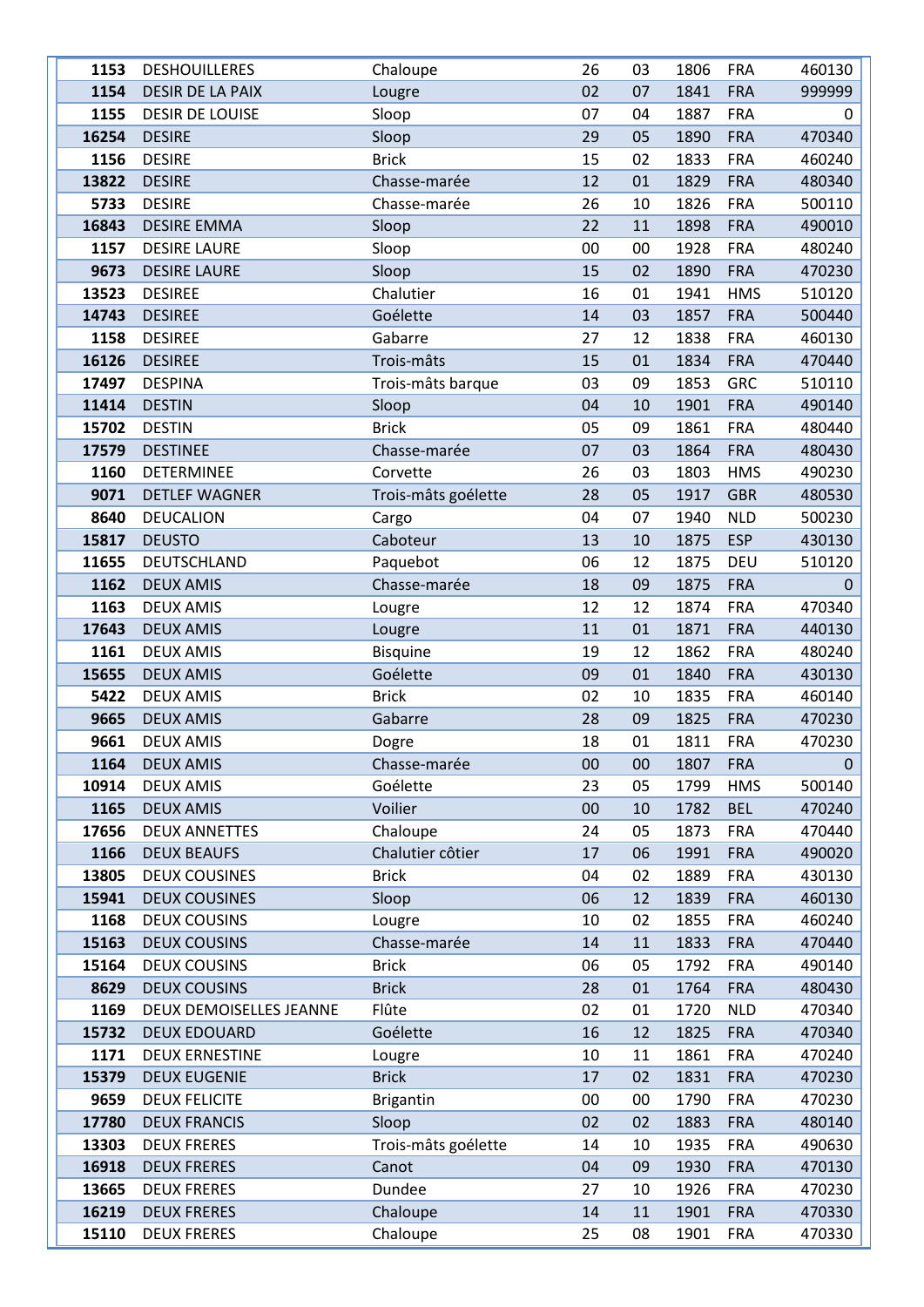| 15109 | <b>DEUX FRERES</b>         | <b>Bisquine</b>   | 10 | 08 | 1901 | <b>FRA</b> | 480240       |
|-------|----------------------------|-------------------|----|----|------|------------|--------------|
| 9676  | <b>DEUX FRERES</b>         | Dundee            | 14 | 05 | 1900 | <b>FRA</b> | 470330       |
| 1176  | <b>DEUX FRERES</b>         | Coquillier        | 09 | 01 | 1900 | <b>FRA</b> | 470230       |
| 1178  | <b>DEUX FRERES</b>         | <b>Barque</b>     | 12 | 12 | 1900 | <b>FRA</b> | 480240       |
| 15641 | <b>DEUX FRERES</b>         | Gabarre           | 11 | 02 | 1897 | <b>FRA</b> | 999999       |
| 17912 | <b>DEUX FRERES</b>         | <b>Brick</b>      | 20 | 07 | 1894 | <b>FRA</b> | 480430       |
| 16808 | <b>DEUX FRERES</b>         | Canot             | 25 | 06 | 1878 | <b>FRA</b> | 490020       |
| 1179  | <b>DEUX FRERES</b>         | Sloop             | 25 | 12 | 1878 | <b>FRA</b> | 460240       |
| 9674  | <b>DEUX FRERES</b>         | Brick-goélette    | 12 | 02 | 1878 | <b>FRA</b> | 480530       |
| 1173  | <b>DEUX FRERES</b>         | <b>Barque</b>     | 16 | 04 | 1877 | <b>FRA</b> | 480140       |
| 14383 | <b>DEUX FRERES</b>         | Chaloupe          | 09 | 01 | 1876 | <b>FRA</b> | 470440       |
| 17657 | <b>DEUX FRERES</b>         | Lougre            | 26 | 05 | 1873 | <b>FRA</b> | 470230       |
| 16060 | <b>DEUX FRERES</b>         | Chasse-marée      | 07 | 07 | 1872 | <b>FRA</b> | 480440       |
| 1183  | <b>DEUX FRERES</b>         | <b>Barque</b>     | 10 | 12 | 1862 | <b>FRA</b> | 480240       |
| 17274 | <b>DEUX FRERES</b>         | Sloop             | 13 | 05 | 1839 | <b>FRA</b> | 450140       |
| 15841 | <b>DEUX FRERES</b>         | Lougre            | 13 | 12 | 1835 | <b>FRA</b> | 470230       |
| 16474 | <b>DEUX FRERES</b>         | Chasse-marée      | 28 | 01 | 1831 | <b>FRA</b> | 430140       |
| 17149 | <b>DEUX FRERES</b>         | Sloop             | 12 | 12 | 1825 | <b>FRA</b> | 460140       |
| 1177  | <b>DEUX FRERES</b>         | Sloop             | 14 | 12 | 1825 | <b>FRA</b> | 460140       |
| 9664  | <b>DEUX FRERES</b>         | Gabarre           | 01 | 05 | 1824 | <b>FRA</b> | 470230       |
| 1181  | <b>DEUX FRERES</b>         | <b>Brick</b>      | 31 | 12 | 1796 | <b>FRA</b> | 460240       |
| 16968 | <b>DEUX FRERES</b>         | Chasse-marée      | 21 | 03 | 1789 | <b>FRA</b> | 460140       |
| 1175  | <b>DEUX FRERES</b>         | Voilier           | 00 | 00 | 1770 | <b>NLD</b> | 460240       |
| 1172  | <b>DEUX FRERES</b>         | Lougre            | 17 | 01 | 1732 | <b>GUE</b> | 470440       |
| 1182  | <b>DEUX FRERES</b>         | Voilier           | 00 | 00 | 1727 | <b>NLD</b> | $\mathbf 0$  |
| 5700  | <b>DEUX FRERES</b>         | Voilier           | 00 | 00 | 1717 | <b>GBR</b> | 450140       |
| 5423  | <b>DEUX FRERES ET DEUX</b> | Chaloupe          | 23 | 11 | 1878 | <b>FRA</b> | 460240       |
|       | <b>SOEURS</b>              |                   |    |    |      |            |              |
| 9667  | DEUX FRERES ET LA SOEUR    | Chaland           | 04 | 08 | 1862 | <b>FRA</b> | 470230       |
| 5424  | <b>DEUX FRERES RÉUNIS</b>  | Chasse-marée      | 06 | 02 | 1825 | <b>FRA</b> | 460240       |
| 1184  | <b>DEUX FRERES UNIS</b>    | Lougre            | 28 | 09 | 1840 | <b>FRA</b> | 0            |
| 16223 | <b>DEUX JEANNE</b>         | Dundee            | 27 | 09 | 1917 | <b>FRA</b> | 480530       |
| 9660  | <b>DEUX JEUNES FRERES</b>  | Trois-mâts        | 23 | 12 | 1791 | <b>FRA</b> | 470230       |
| 17767 | <b>DEUX JEUNES SOEURS</b>  | Bateau-Pilote     | 12 | 12 | 1883 | <b>FRA</b> | 490140       |
| 1185  | <b>DEUX JULES</b>          | Trois-mâts barque | 29 | 02 | 1876 | <b>FRA</b> | 460240       |
| 14173 | <b>DEUX JULIE</b>          | Lougre            | 02 | 02 | 1873 | <b>FRA</b> | 470440       |
| 17899 | <b>DEUX JUMELLES</b>       | Canot             | 09 | 12 | 1892 | <b>FRA</b> | 510210       |
| 1186  | <b>DEUX LOUISE</b>         | Chaloupe          | 00 | 09 | 1851 | <b>FRA</b> | $\mathbf{0}$ |
| 1188  | <b>DEUX MARGUERITE</b>     | <b>Brick</b>      | 25 | 02 | 1874 | <b>FRA</b> | 999999       |
| 1190  | <b>DEUX MARIE</b>          | Sloop             | 09 | 11 | 1891 | <b>FRA</b> | 470240       |
| 1189  | <b>DEUX MARIE</b>          | Goélette          | 08 | 02 | 1858 | <b>FRA</b> | 500530       |
| 14599 | <b>DEUX ORPHELINS</b>      | Sloop             | 10 | 02 | 1900 | <b>FRA</b> | 490030       |
| 1191  | <b>DEUX PETITS COUSINS</b> | Chasse-marée      | 00 | 10 | 1848 | <b>FRA</b> | 460130       |
| 13590 | <b>DEUX PIERRE</b>         | <b>Brick</b>      | 15 | 12 | 1896 | <b>FRA</b> | 480240       |
| 15735 | <b>DEUX REINES</b>         | Lougre            | 30 | 03 | 1881 | <b>FRA</b> | 480440       |
| 1192  | <b>DEUX SEVRES</b>         | Chaland           | 26 | 07 | 1871 | <b>FRA</b> | 480240       |
| 1196  | <b>DEUX SEVRES</b>         | Chasse-marée      | 07 | 08 | 1866 | <b>FRA</b> | 460240       |
| 1193  | <b>DEUX SOEURS</b>         | Lougre            | 00 | 00 | 1882 | <b>FRA</b> | 470240       |
| 9670  | <b>DEUX SOEURS</b>         | Chaloupe          | 27 | 02 | 1882 | <b>FRA</b> | 470230       |
| 1195  | <b>DEUX SOEURS</b>         | Chaloupe          | 03 | 10 | 1871 | <b>FRA</b> | 470240       |
| 16095 | <b>DEUX SOEURS</b>         | Chatte            | 08 | 12 | 1857 | <b>FRA</b> | 470230       |
| 17525 | <b>DEUX SOEURS</b>         | Brick-goélette    | 08 | 10 | 1857 | <b>FRA</b> | 430130       |
| 16607 | <b>DEUX SOEURS</b>         | Chasse-marée      | 10 | 02 | 1853 | <b>FRA</b> | 510210       |
|       |                            |                   |    |    |      |            |              |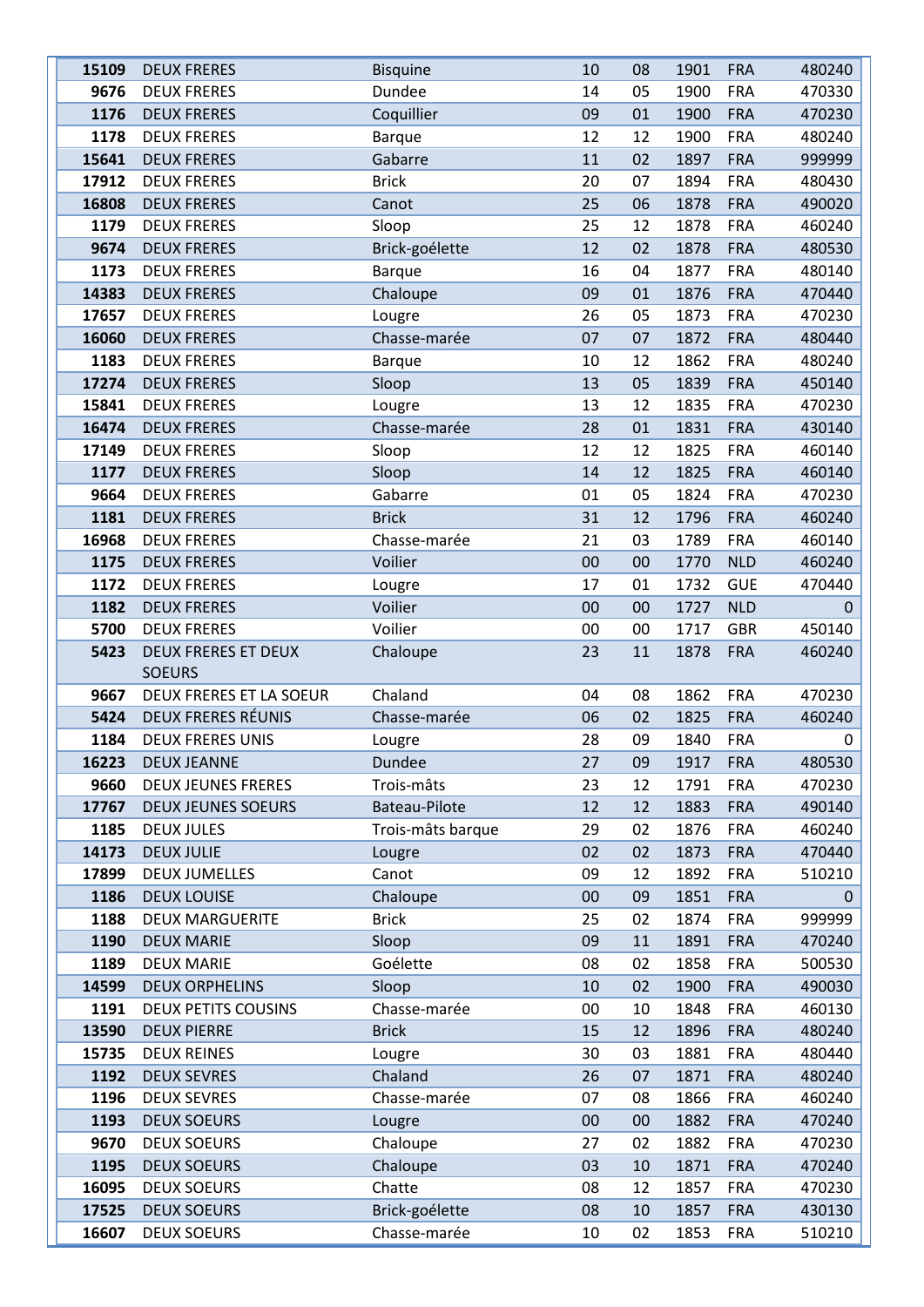| 9651  | <b>DEUX SOEURS</b>          | Dogre               | 13 | 02 | 1844 | <b>FRA</b> | 460240   |
|-------|-----------------------------|---------------------|----|----|------|------------|----------|
| 17329 | <b>DEUX SOEURS</b>          | Sloop               | 09 | 03 | 1842 | <b>FRA</b> | 490140   |
| 13505 | <b>DEUX SOEURS</b>          | Sloop               | 25 | 03 | 1840 | <b>FRA</b> | 490130   |
| 17221 | <b>DEUX SOEURS</b>          | Sloop               | 29 | 07 | 1833 | <b>FRA</b> | 490010   |
| 9662  | <b>DEUX SOEURS</b>          | Chasse-marée        | 10 | 01 | 1818 | <b>FRA</b> | 470230   |
| 1194  | <b>DEUX SOEURS</b>          | <b>Brick</b>        | 04 | 03 | 1805 | <b>FRA</b> | 450140   |
| 10401 | <b>DEUX SOEURS</b>          | <b>Brick</b>        | 14 | 01 | 1774 | <b>FRA</b> | 470440   |
| 15165 | <b>DEUX SOEURS</b>          | <b>Brick</b>        | 28 | 01 | 1771 | <b>NLD</b> | 470440   |
| 13296 | <b>DEUX SOEURS ET MARIE</b> | Goélette            | 02 | 02 | 1873 | <b>FRA</b> | 480430   |
| 14882 | <b>DEUX VEUVES</b>          | Trois-mâts          | 02 | 07 | 1722 | <b>DTZ</b> | 480430   |
| 1174  | <b>DEUX-FRERES</b>          | Sloop               | 13 | 11 | 1874 | <b>FRA</b> | 480140   |
| 1197  | DEVASTATION                 | Cuirassé            | 07 | 05 | 1922 | <b>FRA</b> | 470340   |
| 18033 | <b>DEVENTIA</b>             | Caboteur            | 12 | 02 | 1929 | <b>GBR</b> | 500330   |
| 17810 | <b>DEVINEZ</b>              | <b>Brick</b>        | 22 | 03 | 1886 | <b>FRA</b> | 490540   |
| 17706 | <b>DEVON</b>                | Goélette            | 31 | 03 | 1878 | <b>GBR</b> | 490530   |
| 11051 | <b>DEVON COAST</b>          | Caboteur            | 04 | 11 | 1908 | <b>GBR</b> | 500040   |
| 8481  | <b>DEVONIA</b>              | Vapeur à aubes      | 31 | 05 | 1940 | <b>GBR</b> | 510210   |
| 14018 | <b>DEVONSHIRE</b>           | Trois-mâts          | 29 | 02 | 1868 | <b>GBR</b> | 500120   |
| 1198  | <b>DEWDROP</b>              | Sloop               | 19 | 01 | 1866 | <b>GBR</b> | 470440   |
| 12441 | <b>DEXTEROUS</b>            | <b>Brick</b>        | 07 | 02 | 1882 | <b>GBR</b> | $\Omega$ |
| 1201  | <b>DIAMANT</b>              | Caboteur            | 20 | 09 | 1942 | <b>DRE</b> | 490230   |
| 13021 | <b>DIAMANT</b>              | Trois-mâts goélette | 13 | 06 | 1915 | <b>FRA</b> | 500640   |
| 1200  | <b>DIAMANT</b>              | <b>Brick</b>        | 01 | 12 | 1763 | <b>FRA</b> | 470440   |
| 12241 | DIAMANT DE LA COURONNE II   | Dundee              | 03 | 01 | 1917 | <b>FRA</b> | 450130   |
| 1203  | <b>DIAMANTIS</b>            | Cargo               | 03 | 10 | 1939 | <b>GRC</b> | 490630   |
| 15884 | <b>DIAMOND CROSS</b>        | Sloop               | 01 | 03 | 1917 | <b>BEL</b> | 500110   |
| 9011  | <b>DIANA</b>                | Cargo               | 07 | 06 | 1918 | <b>GBR</b> | 999999   |
| 1204  | <b>DIANA</b>                | Navire à passagers  | 21 | 06 | 1895 | <b>GBR</b> | 490140   |
| 14315 | <b>DIANA</b>                | <b>Brick</b>        | 26 | 01 | 1860 | <b>GBR</b> | 480430   |
| 9663  | <b>DIANA</b>                | Navire              | 10 | 12 | 1818 | <b>GBR</b> | 999999   |
| 1205  | <b>DIANA VERONIQUE III</b>  | Chalutier           | 06 | 10 | 1977 | <b>FRA</b> | 470330   |
| 1206  | <b>DIANE</b>                | Chalutier           | 20 | 05 | 1983 | <b>FRA</b> | 490020   |
| 13599 | <b>DIANE</b>                | Sous-marin          | 01 | 02 | 1918 | <b>FRA</b> | 999999   |
| 17692 | <b>DIANE</b>                | Goélette            | 14 | 10 | 1877 | <b>FRA</b> | 480430   |
| 17559 | <b>DIANE</b>                | Goélette            | 23 | 01 | 1862 | <b>FRA</b> | 510440   |
| 15361 | <b>DIANE</b>                | Frégate             | 01 | 06 | 1705 | <b>ROI</b> | 480430   |
| 16799 | <b>DIANTHUS</b>             | Sloop               | 06 | 06 | 1918 | <b>GBR</b> | 999999   |
| 1208  | <b>DICTO</b>                | Cargo               | 05 | 04 | 1917 | <b>NOR</b> | 470440   |
| 14708 | <b>DIDEROT</b>              | Cotre               | 06 | 06 | 1914 | <b>FRA</b> | 480430   |
| 1210  | DIE EICHE                   | Goélette            | 25 | 02 | 1884 | PRU        | 470340   |
| 14679 | DIE EICHE                   | <b>Brick</b>        | 18 | 02 | 1852 | <b>MDE</b> | 500040   |
| 17630 | <b>DIEDERICH</b>            | Goélette            | 07 | 04 | 1869 | DEU        | 500120   |
| 8412  | DIEKSAND X TRACTEUR 2       | Remorqueur          | 19 | 08 | 1944 | <b>DRE</b> | 480240   |
| 17876 | <b>DIEPPOIS</b>             | Cargo               | 28 | 03 | 1890 | <b>FRA</b> | 500530   |
| 12585 | <b>DIEPPOISE</b>            | Hourque             | 00 | 01 | 1679 | <b>ROI</b> | 470440   |
| 13276 | DIEU ET PATRIE              | Chasse-marée        | 18 | 04 | 1860 | <b>FRA</b> | 480430   |
| 16846 | <b>DIEU PROTEGE</b>         | <b>Barque</b>       | 28 | 11 | 1898 | <b>FRA</b> | 480440   |
| 1211  | <b>DIEU PROTEGE</b>         | Lougre              | 24 | 11 | 1895 | <b>FRA</b> | 480240   |
| 13755 | <b>DILIGENCE</b>            | Flûte               | 13 | 04 | 1800 | <b>FRA</b> | 480340   |
| 1214  | <b>DILIGENT</b>             | Chasse-marée        | 28 | 02 | 1872 | <b>FRA</b> | 0        |
| 17342 | <b>DILIGENT</b>             | Chasse-marée        | 13 | 01 | 1843 | <b>FRA</b> | 430140   |
| 5590  | <b>DILIGENT</b>             | Lougre              | 00 | 10 | 1841 | <b>FRA</b> | 999999   |
| 5425  | <b>DILIGENT</b>             | Sloop               | 05 | 12 | 1804 | <b>FRA</b> | 460140   |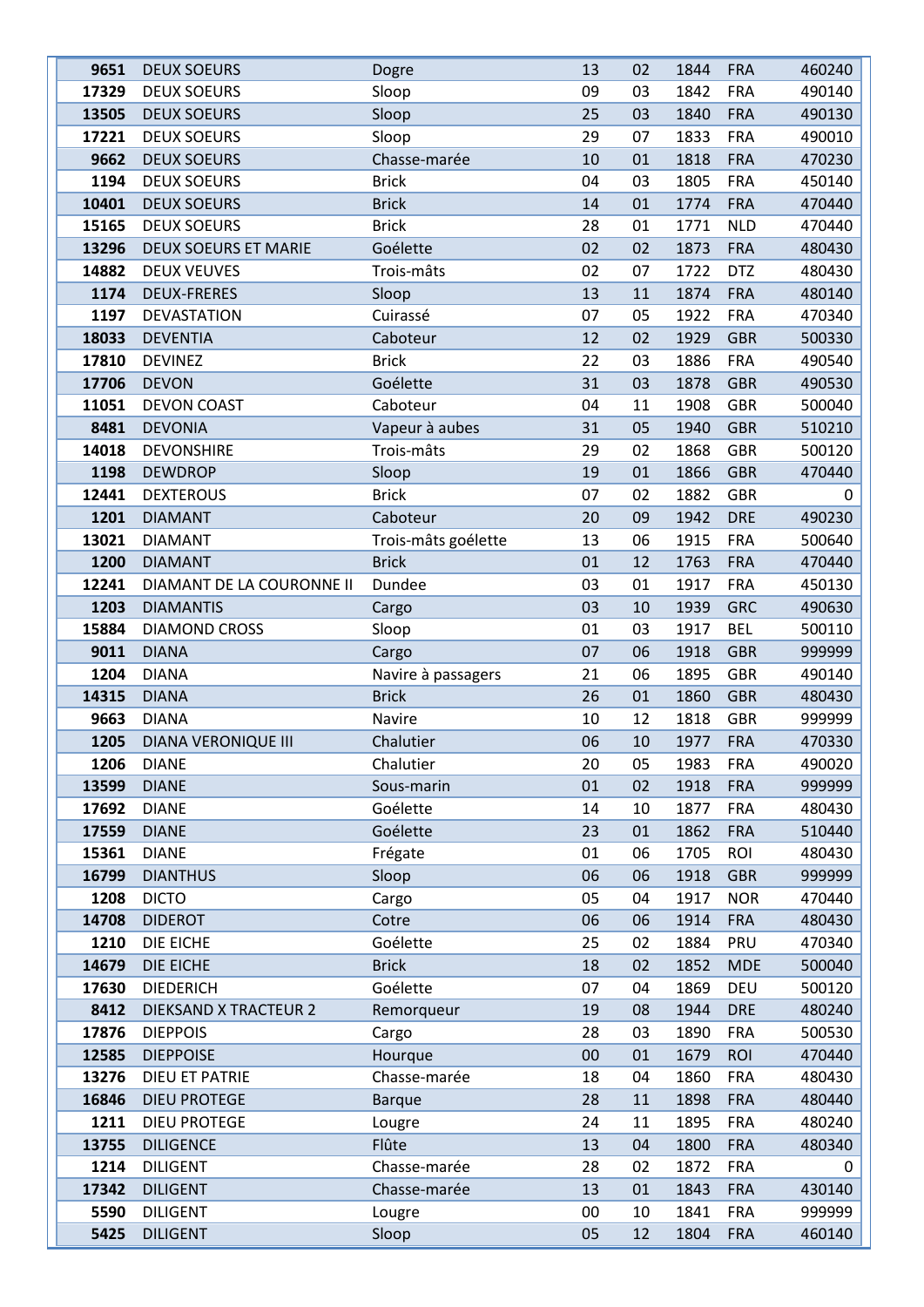| 11417 | <b>DILIGENT</b>       | <b>Brick</b>      | 10 | 03 | 1774 | <b>FRA</b> | 490140 |
|-------|-----------------------|-------------------|----|----|------|------------|--------|
| 1213  | <b>DILIGENT</b>       | <b>Brigantin</b>  | 20 | 11 | 1735 | <b>FRA</b> | 470340 |
| 1215  | <b>DILIGENTE</b>      | Goélette          | 02 | 10 | 1923 | <b>FRA</b> | 480340 |
| 16601 | <b>DILIGENTE</b>      | Brick-goélette    | 15 | 12 | 1847 | <b>ESP</b> | 430330 |
| 5789  | <b>DILIGENTE</b>      | Chasse-marée      | 08 | 03 | 1830 | <b>FRA</b> | 480430 |
| 1216  | <b>DILIGENTE</b>      | <b>Brick</b>      | 28 | 12 | 1732 | <b>FRA</b> | 470230 |
| 13435 | <b>DILSBERG</b>       | Cargo             | 09 | 12 | 1892 | <b>GBR</b> | 510120 |
| 1217  | <b>DINANNAIS</b>      | Sloop             | 20 | 12 | 1866 | <b>FRA</b> | 490230 |
| 14317 | <b>DINAPORE</b>       | Trois-mâts barque | 26 | 01 | 1860 | <b>GBR</b> | 480430 |
| 11879 | <b>DINARD</b>         | Caboteur          | 08 | 12 | 1939 | <b>FRA</b> | 510110 |
| 14224 | <b>DINORAH</b>        | Cargo             | 25 | 09 | 1917 | <b>FRA</b> | 999999 |
| 16247 | <b>DINORWIC</b>       | Goélette          | 15 | 07 | 1917 | <b>GBR</b> | 500020 |
| 15318 | <b>DIOGENE</b>        | Chalutier         | 15 | 03 | 1956 | <b>FRA</b> | 480340 |
| 13710 | <b>DIONOUAR</b>       | Thonier           | 21 | 08 | 1981 | <b>FRA</b> | 470440 |
| 1218  | <b>DIOPHANTE</b>      | Chasse-marée      | 08 | 02 | 1837 | <b>FRA</b> | 450140 |
| 1219  | <b>DIPTON</b>         | Cargo             | 05 | 11 | 1918 | <b>GBR</b> | 490630 |
| 10847 | <b>DIRIGO</b>         | Quatre-mâts       | 31 | 05 | 1917 | <b>USA</b> | 500430 |
| 1220  | <b>DISHAVAL</b>       | Palangrier        | 03 | 02 | 1995 | <b>FRA</b> | 470340 |
| 15074 | <b>DISPATCH</b>       | Caboteur          | 30 | 11 | 1917 | <b>GBR</b> | 490240 |
| 1221  | <b>DIXIE</b>          | Chalutier         | 14 | 05 | 1993 | <b>BEL</b> | 500110 |
| 13668 | <b>DIXMUDE</b>        | Langoustinier     | 05 | 06 | 1927 | <b>FRA</b> | 480430 |
| 3852  | <b>DOCK</b>           | Ponton            | 14 | 12 | 1978 | <b>DDR</b> | 470440 |
| 1222  | <b>DOHALLARD</b>      | Goélette          | 14 | 07 | 1859 | <b>FRA</b> | 460240 |
| 1223  | <b>DOHE</b>           | Coquillier        | 11 | 12 | 1987 | <b>FRA</b> | 490030 |
| 17328 | <b>DOISNUNUS</b>      | Trois-mâts        | 22 | 12 | 1919 | <b>PRT</b> | 500120 |
| 13137 | <b>DOKKA</b>          | Cargo             | 21 | 10 | 1917 | <b>NOR</b> | 490020 |
| 15239 | <b>DOLCOATH</b>       | Cargo             | 10 | 05 | 1916 | <b>GBR</b> | 510110 |
| 16500 | <b>DOLLY VARDEN</b>   | <b>Brick</b>      | 14 | 11 | 1917 | <b>GBR</b> | 500030 |
| 14348 | DOM MICHEL LE NOBLETZ | Pinardier         |    |    |      | <b>FRA</b> | 480430 |
| 13072 | <b>DOM PEDRO</b>      | Paquebot          | 28 | 05 | 1895 | <b>FRA</b> | 999999 |
| 9652  | <b>DOMINIQUE</b>      | <b>Barque</b>     | 05 | 09 | 1696 | <b>FRA</b> | 470230 |
| 1224  | <b>DOMINO</b>         | Caboteur          | 01 | 11 | 1977 | PAN        | 470440 |
| 12244 | <b>DON BENITO</b>     | Charbonnier       | 27 | 03 | 1917 | <b>GBR</b> | 490640 |
| 17775 | DON DE DIEU           | Sloop             | 02 | 09 | 1883 | <b>FRA</b> | 480430 |
| 14404 | DON DE DIEU           | Chaloupe          | 16 | 05 | 1877 | <b>FRA</b> | 470440 |
| 17397 | DON DE DIEU           | Chasse-marée      | 04 | 08 | 1846 | <b>FRA</b> | 480430 |
| 1225  | DON DE DIEU           | Chasse-marée      | 28 | 10 | 1841 | <b>FRA</b> | 490140 |
| 1226  | DON DE DIEU           | Chasse-marée      | 00 | 04 | 1801 | <b>FRA</b> | 460240 |
| 9841  | DON DE DIEU           | Voilier           | 24 | 12 | 1772 | <b>FRA</b> | 470230 |
| 5745  | DON DE DIEU           | Voilier           | 00 | 00 | 1734 | <b>FRA</b> | 460130 |
| 16997 | DON DE DIEU SUZANNE   | Chasse-marée      | 12 | 12 | 1768 | <b>FRA</b> | 480430 |
| 9653  | <b>DON DE MARIE</b>   | Chaloupe          | 22 | 09 | 1908 | <b>FRA</b> | 470230 |
| 12090 | <b>DONA ISABEL</b>    | Cargo             | 03 | 11 | 1943 | <b>GBR</b> | 500040 |
| 12617 | <b>DONEGAL</b>        | Navire-hôpital    | 17 | 04 | 1917 | <b>HMS</b> | 500030 |
| 12216 | <b>DONNA NOOK</b>     | Patrouilleur      | 25 | 09 | 1943 | <b>HMS</b> | 510120 |
| 10827 | <b>DORA</b>           | Citernier         | 04 | 09 | 1918 | <b>USA</b> | 999999 |
| 14231 | <b>DORADE</b>         | Chalutier         | 02 | 03 | 1911 | <b>FRA</b> | 500020 |
| 15100 | <b>DORADE</b>         | Chaloupe          | 09 | 03 | 1892 | <b>FRA</b> | 470230 |
| 1228  | <b>DORADE</b>         | Canot             | 02 | 08 | 1875 | <b>FRA</b> | 480240 |
| 17299 | <b>DORADE</b>         | Goélette          | 18 | 10 | 1838 | <b>FRA</b> | 500140 |
| 1229  | <b>DORADE</b>         | Chasse-marée      | 23 | 10 | 1828 | <b>FRA</b> | 470230 |
| 15506 | <b>DORADO</b>         | Sloop             | 09 | 09 | 1916 | <b>GBR</b> | 490340 |
| 9807  | <b>DORDOGNE</b>       | Charbonnier       | 05 | 01 | 1885 | <b>GBR</b> | 450140 |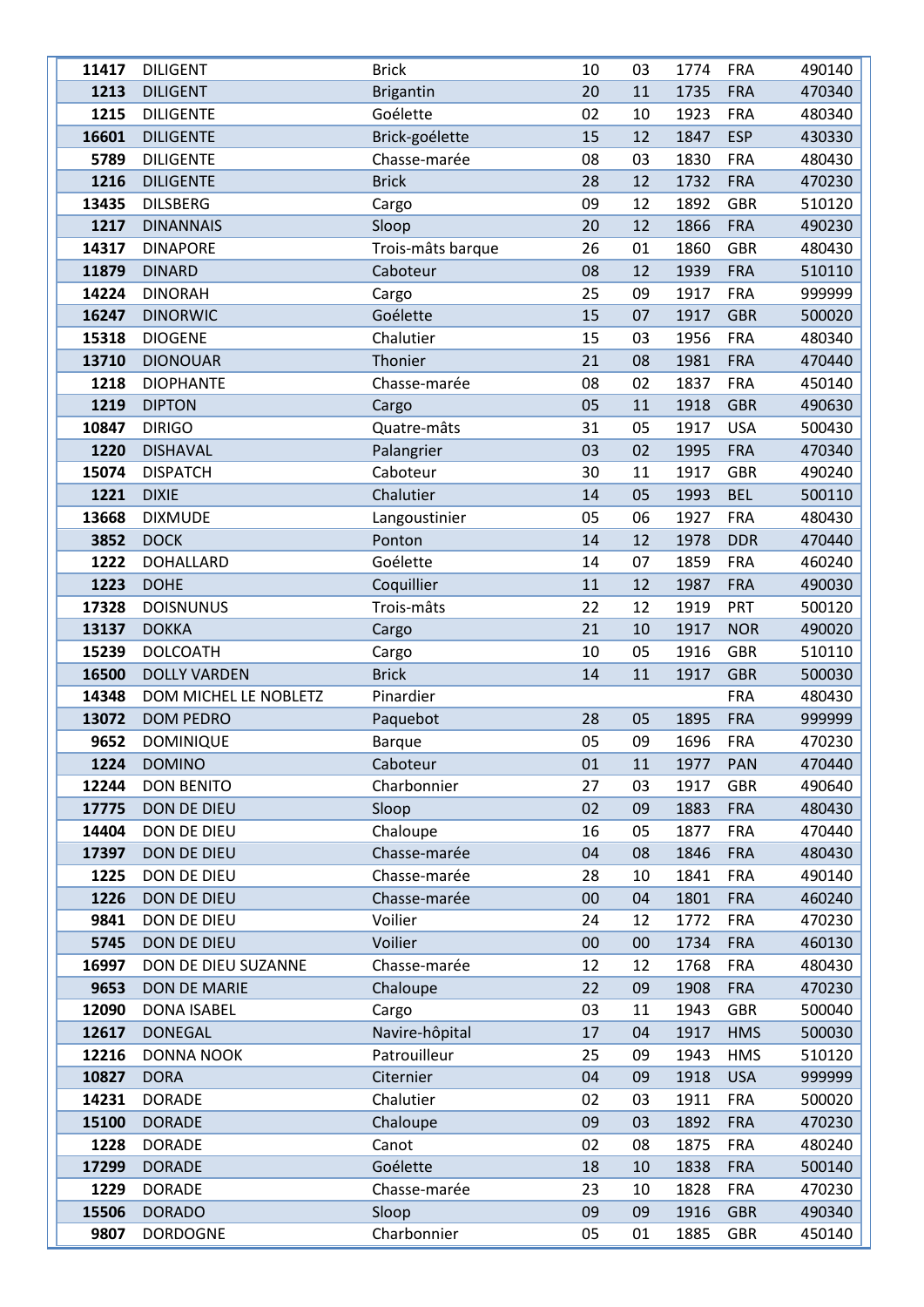| 8340  | <b>DORIC</b>           | Paquebot          | 07 | 10 | 1935 | <b>GBR</b> | 510230   |
|-------|------------------------|-------------------|----|----|------|------------|----------|
| 8592  | <b>DORIS</b>           | Aviso             | 15 | 09 | 1845 | <b>FRA</b> | 480430   |
| 1230  | <b>DORIS</b>           | <b>Brick</b>      | 13 | 03 | 1806 | <b>FRA</b> | 999999   |
| 1231  | <b>DORIS</b>           | Frégate           | 21 | 01 | 1805 | <b>HMS</b> | 470230   |
| 2967  | <b>DORITA</b>          | Cargo             | 06 | 12 | 1911 | <b>MDE</b> | $\Omega$ |
| 17200 | <b>DOROTHEE</b>        | Chasse-marée      | 24 | 11 | 1827 | <b>FRA</b> | 430130   |
| 12529 | <b>DOROTHEE</b>        | Gabarre           | 16 | 12 | 1768 | <b>ROI</b> | 480430   |
| 1232  | <b>DOROTHY</b>         | <b>Brick</b>      | 03 | 02 | 1894 | <b>GBR</b> | 470330   |
| 1233  | <b>DORT AUGUSTIN</b>   | Chasse-marée      | 00 | 00 | 1840 | <b>FRA</b> | 0        |
| 1234  | <b>DOTTEREL</b>        | Cargo             | 25 | 11 | 1915 | <b>GBR</b> | 500110   |
| 1235  | <b>DOUAISIEN</b>       | Cargo             | 29 | 05 | 1940 | <b>FRA</b> | 510210   |
| 5821  | <b>DOUBLE ALLIANCE</b> | Chasse-marée      | 26 | 04 | 1824 | <b>FRA</b> | 450140   |
| 1236  | <b>DOUCE ESPERANCE</b> | Chasse-marée      | 05 | 04 | 1837 | <b>FRA</b> | 470330   |
| 1237  | <b>DOUCE FRANCE</b>    | Chalutier         | 21 | 10 | 1958 | <b>FRA</b> | 470340   |
| 1238  | <b>DOUCEUREUX</b>      | Chasse-marée      | 01 | 01 | 1828 | <b>FRA</b> | 490140   |
| 11543 | DOUGLAS A20            | Avion             | 06 | 06 | 1944 | <b>FFL</b> | 490030   |
| 1239  | <b>DOURO</b>           | Cargo             | 05 | 09 | 1915 | <b>GBR</b> | 480740   |
| 1866  | <b>DOURO</b>           | Cargo             | 17 | 12 | 1896 | PRT        | 470540   |
| 5622  | <b>DOUX ESPOIR</b>     | Chasse-marée      | 20 | 10 | 1825 | <b>FRA</b> | 0        |
| 1240  | <b>DOUX ZEPHIR</b>     | Fileyeur          | 09 | 02 | 1995 | <b>FRA</b> | 460240   |
| 1241  | <b>DOUZE APOTRES</b>   | Lougre            | 01 | 11 | 1881 | <b>FRA</b> | 999999   |
| 13717 | <b>DOUZE APOTRES</b>   | Chaloupe pontée   | 20 | 11 | 1870 | <b>FRA</b> | 470440   |
| 11456 | <b>DOVENBY</b>         | Trois-mâts barque | 06 | 11 | 1914 | <b>GBR</b> | 510010   |
| 11535 | <b>DOVER HILL</b>      | Cargo             | 09 | 06 | 1944 | <b>GBR</b> | 490030   |
| 9669  | <b>DOWLAIS</b>         | Cargo             | 26 | 03 | 1880 | <b>GBR</b> | 500530   |
| 1243  | <b>DRAGON</b>          | Croiseur          | 11 | 06 | 1944 | POL        | 490030   |
| 16406 | <b>DRAGON</b>          | Vaisseau          | 26 | 03 | 1711 | <b>HMS</b> | 490240   |
| 16565 | <b>DRAKKAR</b>         | Chalutier         | 31 | 01 | 1981 | <b>FRA</b> | 470340   |
| 1244  | <b>DRAUPNER</b>        | Cargo             | 30 | 11 | 1916 | <b>NOR</b> | 480540   |
| 1245  | DREADFUL               | <b>Batterie</b>   | 15 | 07 | 1695 | <b>HMS</b> | 480240   |
| 12376 | <b>DRESDEN</b>         | Caboteur          | 23 | 09 | 1916 | <b>GBR</b> | 500040   |
| 1246  | <b>DREUX BREZE</b>     | Trois-mâts        | 00 | 11 | 1839 | <b>FRA</b> | 0        |
| 12993 | <b>DRIEBERGEN</b>      | Cargo             | 17 | 02 | 1917 | <b>NLD</b> | 999999   |
| 15887 | <b>DRINA</b>           | Paquebot          | 01 | 03 | 1917 | <b>GBR</b> | 510540   |
| 1251  | <b>DRISKOS</b>         | Cargo             | 29 | 06 | 1917 | <b>GRC</b> | 460240   |
| 1247  | DROITS DE L'HOMME      | Vaisseau          | 14 | 01 | 1797 | <b>FRA</b> | 470440   |
| 16845 | <b>DROME</b>           | <b>Barque</b>     | 28 | 11 | 1898 | <b>FRA</b> | 480440   |
| 1248  | <b>DROMORE</b>         | Caboteur          | 18 | 05 | 1917 | <b>GBR</b> | 490230   |
| 16511 | <b>DROT</b>            | Cargo             | 26 | 11 | 1917 | <b>NOR</b> | 510430   |
| 1249  | <b>DRUID</b>           | Goélette          | 24 | 11 | 1903 | <b>GBR</b> | 480240   |
| 12276 | <b>DRUMCREE</b>        | Cargo             | 18 | 05 | 1915 | <b>GBR</b> | 500440   |
| 1250  | DRUMMOND CASTLE        | Paquebot          | 16 | 06 | 1896 | <b>GBR</b> | 480530   |
| 15950 | <b>DUBLIN</b>          | Trois-mâts        | 25 | 02 | 1818 | JAM        | 440140   |
| 5848  | DUC DE BERRY           | Voilier           | 00 | 11 | 1755 | <b>FRA</b> | 460230   |
| 1252  | DUC DE BETHUNE         | Vaisseau          | 12 | 02 | 1758 | <b>FRA</b> | 470340   |
| 1253  | DUC DE CHATELET        | Trois-mâts        | 08 | 01 | 1779 | <b>FRA</b> | 470230   |
| 1254  | DUC DE CHOISEUL        | <b>Brick</b>      | 01 | 03 | 1778 | <b>FRA</b> | 480430   |
| 14834 | DUC DE MALAKOFF        | <b>Brick</b>      | 22 | 08 | 1893 | <b>FRA</b> | 480430   |
| 11064 | DUC DE NORMANDIE       | Chalutier         | 21 | 02 | 1951 | <b>FRA</b> | 510210   |
| 15231 | DUC D'ESTISSAC         | Corsaire          |    |    | 1746 | <b>FRA</b> | 480430   |
| 14181 | DUC D'ORLEANS          | Trois-mâts barque |    | 04 | 1850 | <b>FRA</b> | 470440   |
| 1255  | DUC D'ORLEANS          | <b>Brick</b>      | 28 | 02 | 1719 | <b>FRA</b> | 480240   |
| 1256  | <b>DUC RICHARD</b>     | Chalutier         | 08 | 10 | 1949 | <b>FRA</b> | 500110   |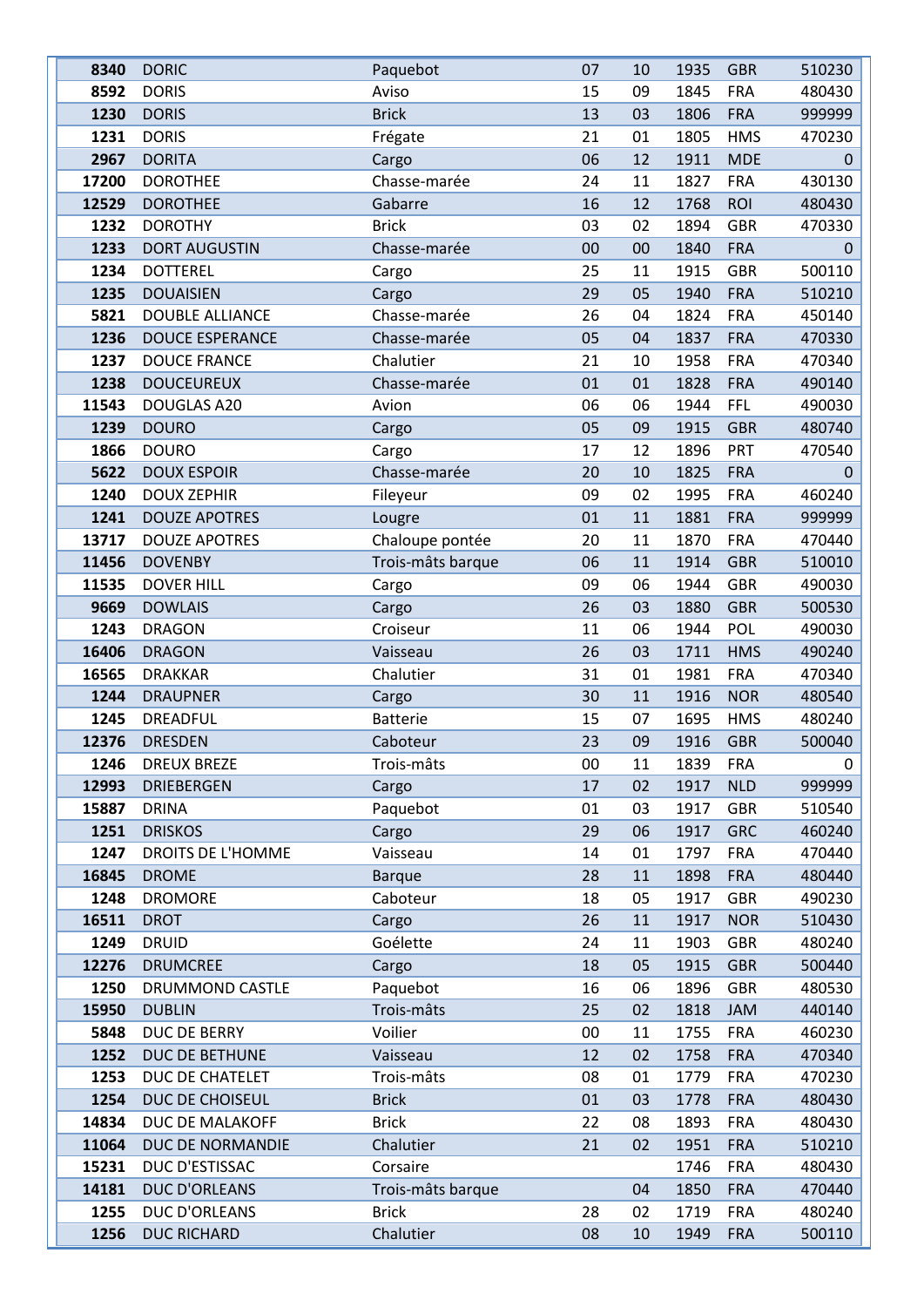| 1257  | <b>DUCHESS</b>              | Cargo               | 23 | 04 | 1893 | <b>GBR</b> | 490240   |
|-------|-----------------------------|---------------------|----|----|------|------------|----------|
| 1258  | <b>DUCHESS OF CORNWALL</b>  | Cargo               | 11 | 04 | 1917 | <b>GBR</b> | 490140   |
| 11482 | <b>DUCHESS OF HAMILTON</b>  | Paquebot à aubes    | 29 | 11 | 1915 | <b>HMS</b> | 510120   |
| 1259  | <b>DUCHESS OF MONTROSE</b>  | Vapeur à aubes      | 18 | 03 | 1917 | <b>HMS</b> | 510210   |
| 1260  | <b>DUCHESSE</b>             | Trois-mâts          | 00 | 00 | 1739 | <b>FRA</b> | $\Omega$ |
| 16765 | <b>DUCHESSE CONSTANCE</b>   | Goélette            | 20 | 12 | 1821 | <b>FRA</b> | 490020   |
| 1261  | <b>DUCHESSE D'AIGUILLON</b> | Lougre              | 08 | 01 | 1765 | <b>FRA</b> | 470340   |
| 1262  | DUCHESSE DE FILZ JAMES      | Corsaire            | 00 | 06 | 1758 | <b>FRA</b> | 480240   |
| 1263  | DUCHESSE DE GUICHE          | Cargo               | 11 | 11 | 1914 | <b>FRA</b> | 490010   |
| 15338 | <b>DUCLAIR</b>              | Remorqueur          | 05 | 06 | 1959 | <b>FRA</b> | 490010   |
| 8351  | <b>DUDLEY ROSE</b>          | Cargo               | 09 | 04 | 1941 | <b>GBR</b> | 500330   |
| 223   | <b>DUGUAY-TROUIN</b>        | Trois-mâts goélette | 12 | 11 | 1934 | <b>FRA</b> | 999999   |
| 14335 | <b>DUGUAY-TROUIN</b>        | <b>Bisquine</b>     | 31 | 12 | 1860 | <b>FRA</b> | 510110   |
| 224   | <b>DUGUESCLIN</b>           | Chalutier           | 24 | 01 | 2004 | <b>FRA</b> | 490440   |
| 9040  | <b>DUGUESCLIN</b>           | Cargo               | 04 | 01 | 1899 | <b>FRA</b> | 500540   |
| 12582 | <b>DUGUESCLIN</b>           | Vaisseau            | 14 | 12 | 1859 | <b>FRA</b> | 480430   |
| 5623  | <b>DUGUESCLIN</b>           | Chasse-marée        | 21 | 01 | 1825 | <b>FRA</b> | 500030   |
| 15189 | <b>DUIVELAND</b>            | Cargo               | 25 | 03 | 1916 | <b>NLD</b> | 510120   |
| 10987 | <b>DUKE OF BUCCLEUCH</b>    | Paquebot            | 06 | 03 | 1889 | <b>GBR</b> | 500040   |
| 11065 | <b>DUKE OF YORK</b>         | Cargo               | 06 | 05 | 1907 | <b>GBR</b> | 510220   |
| 12255 | <b>DULWICH</b>              | Cargo               | 10 | 06 | 1917 | <b>GBR</b> | 999999   |
| 12254 | <b>DULWICH</b>              | Charbonnier         | 15 | 02 | 1915 | <b>GBR</b> | 490020   |
| 8819  | <b>DUMFRIES</b>             | Cargo               | 23 | 12 | 1944 | <b>GBR</b> | 500130   |
| 12277 | <b>DUMFRIES</b>             | Cargo               | 19 | 05 | 1915 | <b>GBR</b> | 500540   |
| 225   | <b>DUNARD</b>               | Caboteur            | 18 | 05 | 1925 | <b>GBR</b> | 480340   |
| 11257 | <b>DUNBAR CASTLE</b>        | Paquebot            | 09 | 01 | 1940 | <b>GBR</b> | 510110   |
| 226   | DUNCAN L. CLINCH            | Cargo               | 23 | 12 | 1945 | <b>USA</b> | 490010   |
| 12159 | <b>DUNDALK</b>              | Mouilleur de mines  | 17 | 10 | 1940 | <b>HMS</b> | 510120   |
| 12355 | <b>DUNDEE</b>               | Cargo               | 31 | 01 | 1917 | CAN        | 500530   |
| 12385 | <b>DUNDEE</b>               | Cargo               | 02 | 09 | 1917 | <b>HMS</b> | 999999   |
| 227   | <b>DUNDEE</b>               | Voilier             | 00 | 00 | 0000 | <b>FRA</b> | 490030   |
| 8661  | <b>DUNGRANGE</b>            | Caboteur            | 19 | 06 | 1944 | <b>GBR</b> | 490040   |
| 13150 | <b>DUNHOLME</b>             | Cargo               | 06 | 07 | 1891 | <b>GBR</b> | 500110   |
| 228   | <b>DUNKERQUOIS</b>          | Cargo               | 18 | 08 | 1917 | <b>FRA</b> | 480440   |
| 14087 | <b>DUNMORE</b>              | Cargo               | 18 | 04 | 1878 | <b>GBR</b> | 480530   |
| 9297  | <b>DUNRAVEN</b>             | Q-Schip             | 10 | 08 | 1917 | <b>HMS</b> | 480540   |
| 229   | <b>DUNROBIN</b>             | Cargo               | 24 | 11 | 1917 | <b>GBR</b> | 490530   |
| 231   | <b>DUNSINANE</b>            | <b>Brigantin</b>    | 13 | 08 | 1904 | <b>GUE</b> | 490230   |
| 16671 | <b>DUPERRE</b>              | Escorteur           | 12 | 01 | 1978 | <b>FRA</b> | 480430   |
| 232   | <b>DUPETIT THOUARS</b>      | Croiseur-cuirassé   | 07 | 08 | 1918 | <b>FRA</b> | 999999   |
| 9668  | <b>DUPLEIX</b>              | Trois-mâts barque   | 05 | 03 | 1917 | <b>FRA</b> | 999999   |
| 233   | <b>DUPLEIX</b>              | <b>Dundee</b>       | 07 | 02 | 1916 | <b>FRA</b> | 450240   |
| 17746 | <b>DUPUY DE LOME</b>        | Trois-mâts          | 12 | 03 | 1881 | <b>FRA</b> | 510210   |
| 13870 | <b>DUQUESNE</b>             | Chalutier           | 02 | 10 | 1915 | <b>FRA</b> | 500330   |
| 9656  | <b>DUR DUR</b>              | Chalutier           | 28 | 01 | 2000 | <b>FRA</b> | 470230   |
| 11066 | <b>DURBAN</b>               | Croiseur            | 09 | 06 | 1944 | <b>HMS</b> | 490030   |
| 14339 | <b>DURDHAM</b>              | <b>Drague</b>       | 27 | 07 | 1940 | <b>GBR</b> | 510340   |
| 14282 | <b>DURHAM</b>               | Caboteur            |    | 11 | 1857 | <b>GBR</b> | 480430   |
| 17811 | <b>DURLEY</b>               | Cargo               | 09 | 04 | 1887 | <b>GBR</b> | 450140   |
| 13861 | <b>DURWARD</b>              | Cargo               | 21 | 01 | 1915 | <b>GBR</b> | 999999   |
| 13749 | <b>DUSTER</b>               | Chalutier           | 17 | 12 | 1917 | <b>HMS</b> | 500540   |
| 14573 | <b>DUSTU</b>                | Trois-mâts goélette | 22 | 07 | 1930 | <b>FRA</b> | 470440   |
| 13947 | <b>DUTTON</b>               | Vaisseau            | 26 | 06 | 1796 | <b>EIC</b> | 510430   |